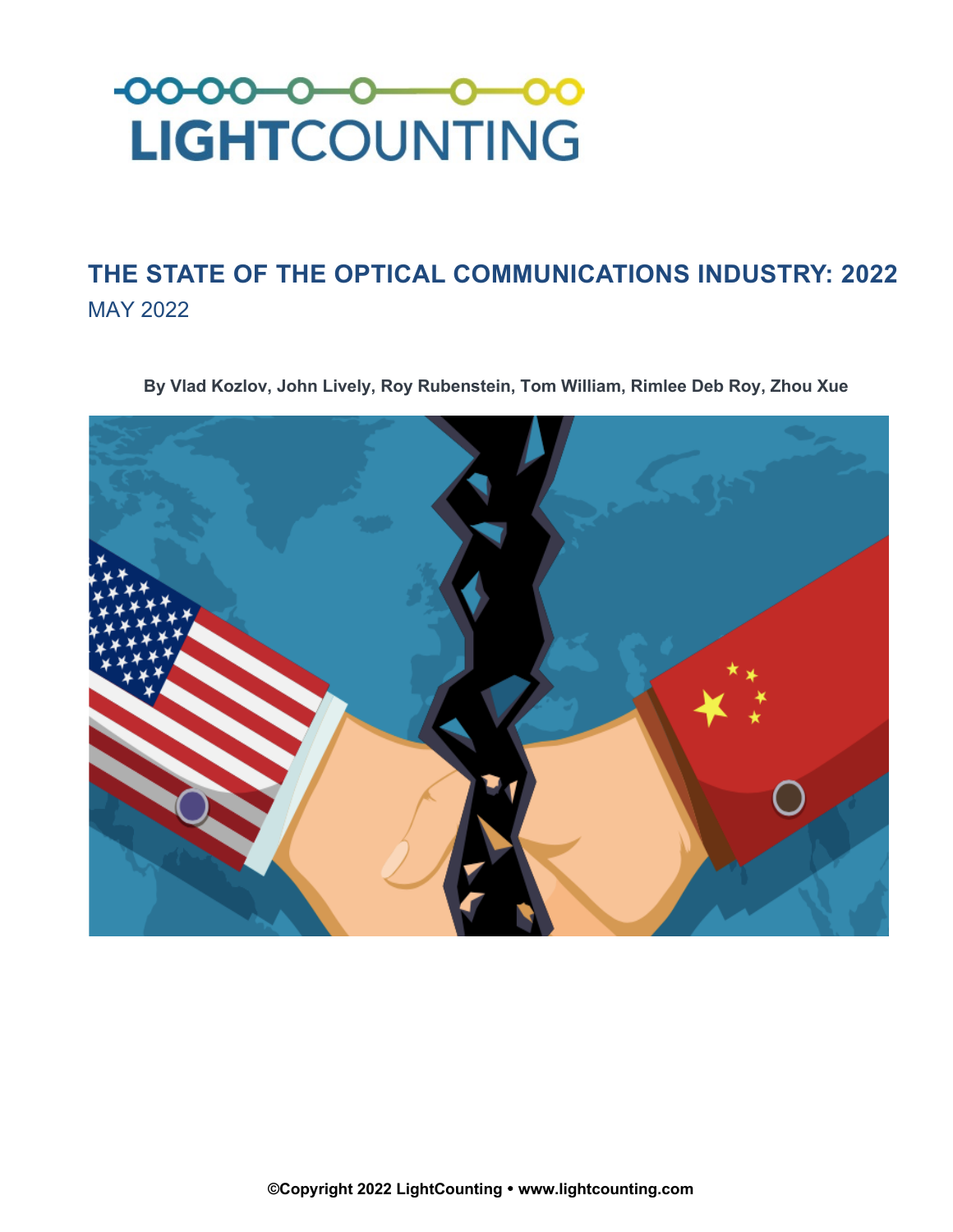

## **Table of Contents**

| Optics remains the weakest link in the industry supply chain, but it is more important than |  |
|---------------------------------------------------------------------------------------------|--|
| Networking Equipment, switch and router vendors bring the optics in house  11               |  |
|                                                                                             |  |
|                                                                                             |  |
|                                                                                             |  |
|                                                                                             |  |
|                                                                                             |  |
| Chapter 2: Supply Chain Structure, Vendor Profitability and Consolidation 24                |  |
|                                                                                             |  |
|                                                                                             |  |
|                                                                                             |  |
|                                                                                             |  |
|                                                                                             |  |
|                                                                                             |  |
| Innovate or get left behind: The current state of the semiconductor industry  33            |  |
|                                                                                             |  |
| Chapter 3: Optical Transceiver Market Landscape and Vendor Profitability 38                 |  |
|                                                                                             |  |
|                                                                                             |  |
|                                                                                             |  |
|                                                                                             |  |
|                                                                                             |  |
|                                                                                             |  |
|                                                                                             |  |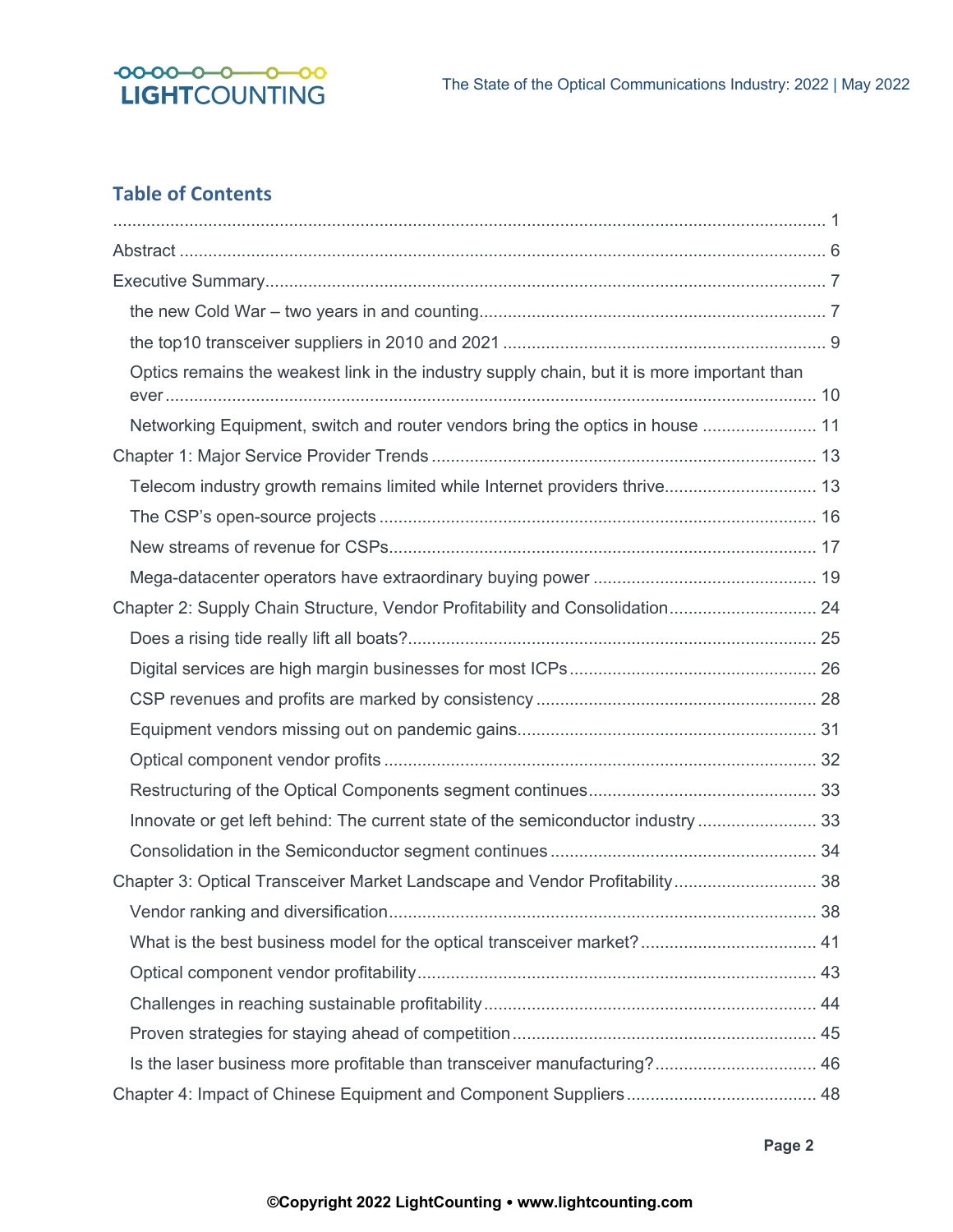## $-00-00-0-0-00$ LIGHTCOUNTING

| Compatibles market channel includes resellers, coders, and testers  58 |  |
|------------------------------------------------------------------------|--|
|                                                                        |  |
|                                                                        |  |
|                                                                        |  |
|                                                                        |  |
|                                                                        |  |
|                                                                        |  |
|                                                                        |  |
|                                                                        |  |
|                                                                        |  |
|                                                                        |  |
|                                                                        |  |
|                                                                        |  |
|                                                                        |  |
|                                                                        |  |
|                                                                        |  |
|                                                                        |  |
|                                                                        |  |
|                                                                        |  |
|                                                                        |  |
|                                                                        |  |
|                                                                        |  |
|                                                                        |  |
|                                                                        |  |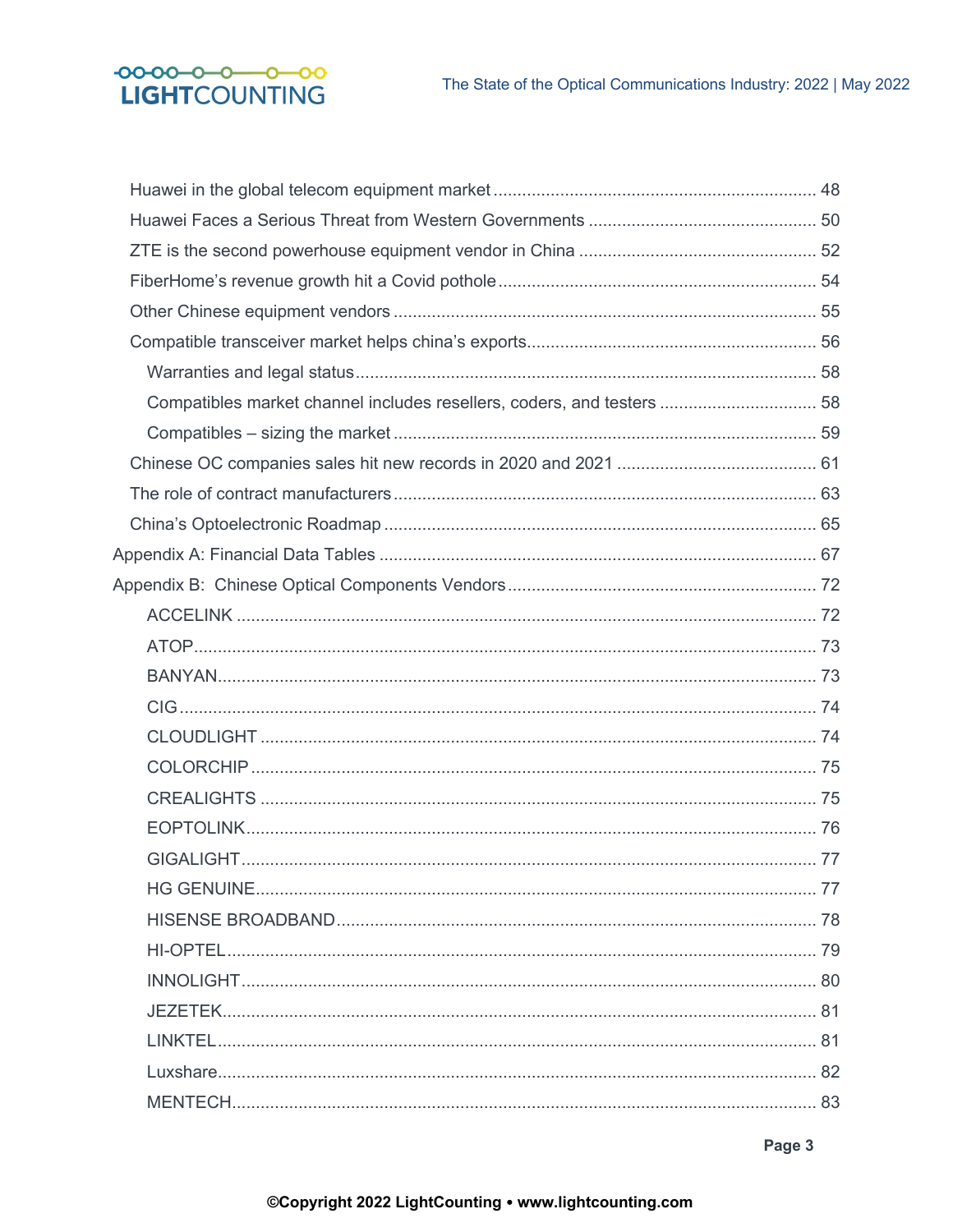

| Appendix C: Profiles of Selected Chinese Semiconductor Chip Vendors (for communications) 88 |  |
|---------------------------------------------------------------------------------------------|--|
|                                                                                             |  |
|                                                                                             |  |
|                                                                                             |  |
|                                                                                             |  |
|                                                                                             |  |
|                                                                                             |  |
|                                                                                             |  |
|                                                                                             |  |
|                                                                                             |  |
|                                                                                             |  |
|                                                                                             |  |
|                                                                                             |  |
|                                                                                             |  |
|                                                                                             |  |
|                                                                                             |  |
|                                                                                             |  |
|                                                                                             |  |
|                                                                                             |  |
|                                                                                             |  |
|                                                                                             |  |
|                                                                                             |  |
|                                                                                             |  |

Page 4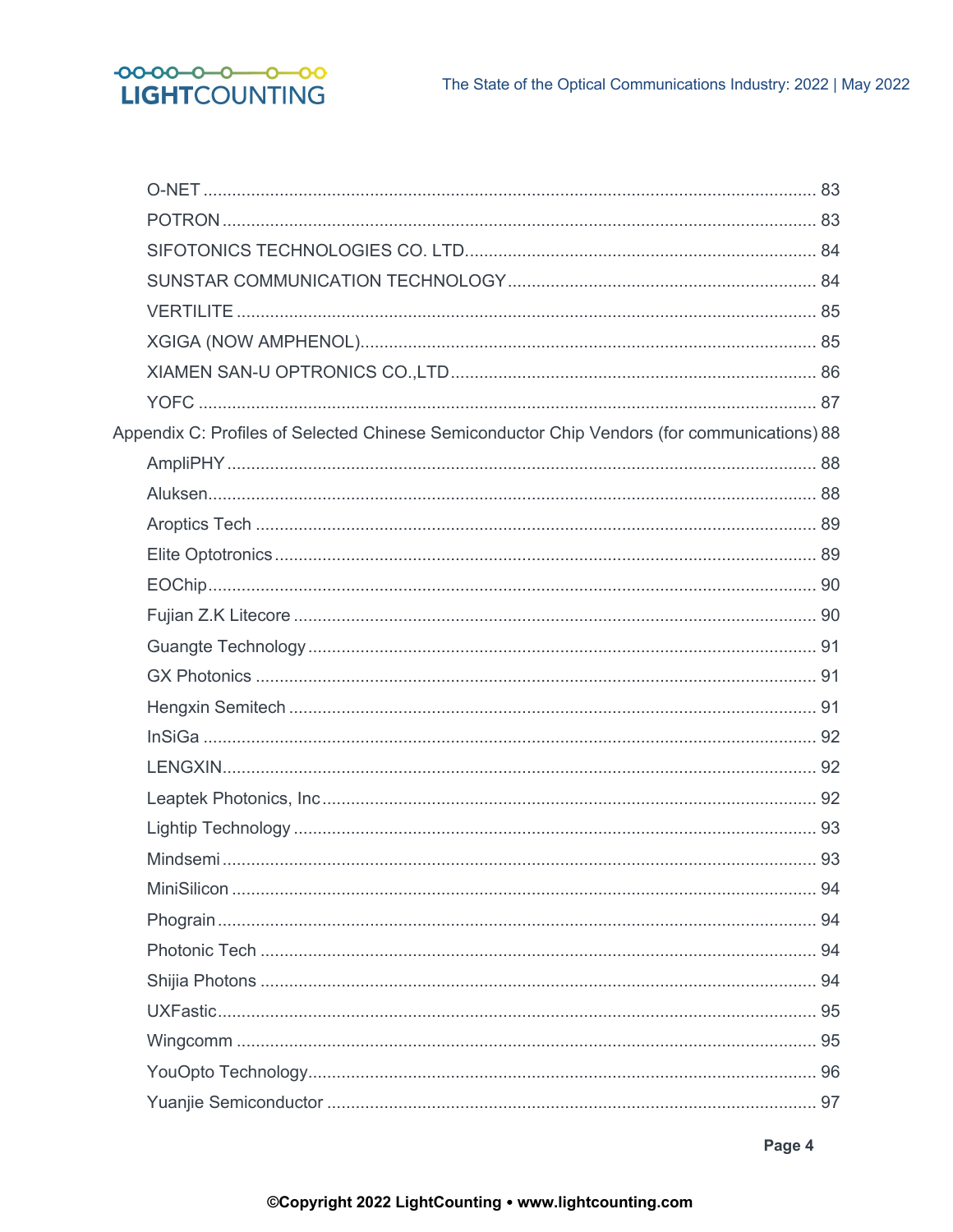

ZKTel................................................................................................................................... 98